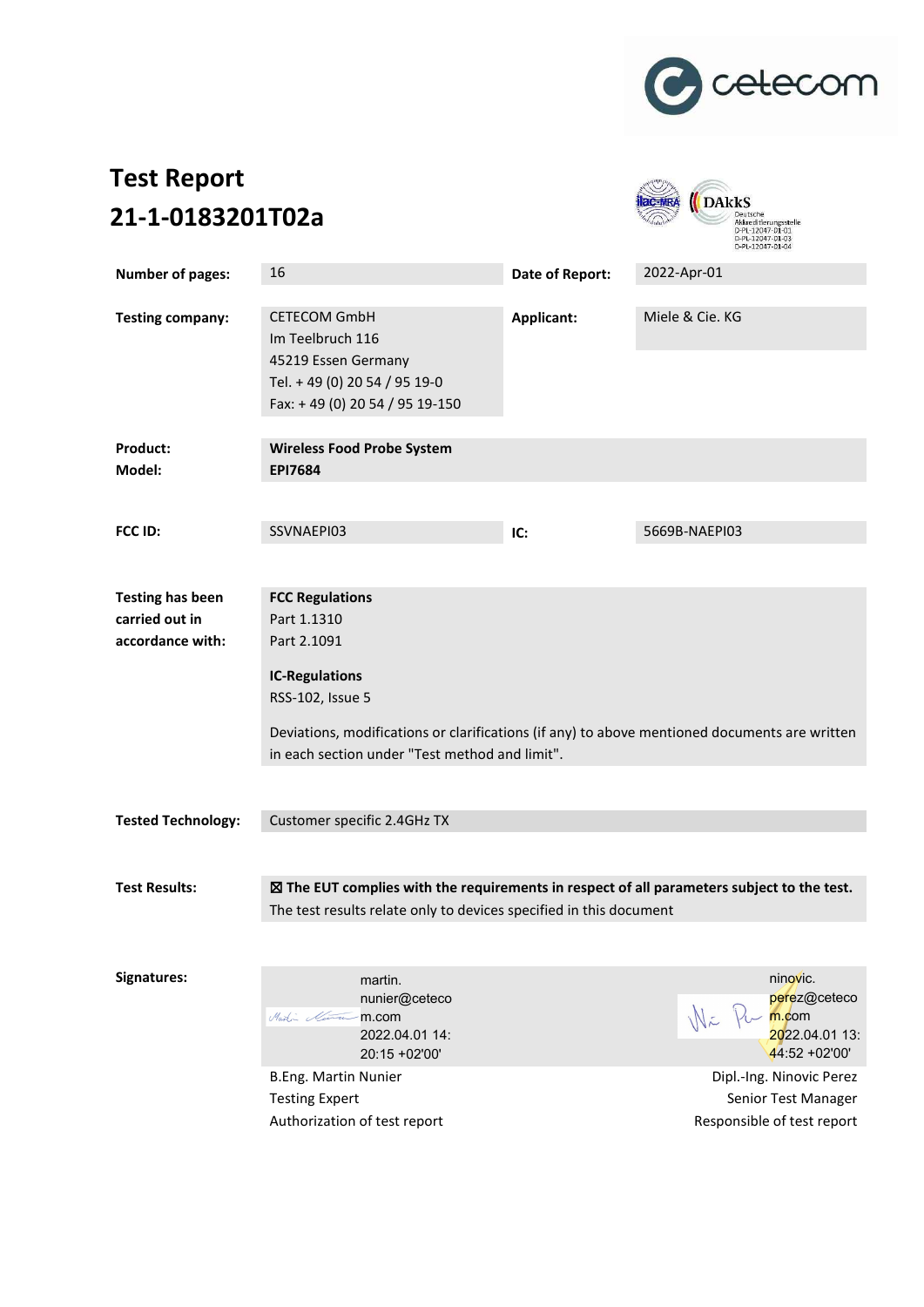# Test Report 21-1-0183201T02a



# **Table of Contents**

| $\mathbf{1}$ |      |  |
|--------------|------|--|
|              | 1.1  |  |
|              | 1.2  |  |
|              | 1.3  |  |
| 2            |      |  |
|              | 2.1  |  |
|              | 2.2  |  |
|              | 2.3  |  |
|              | 2.4  |  |
|              | 2.5  |  |
|              | 2.6  |  |
|              | 2.7  |  |
|              | 2.8  |  |
|              | 2.9  |  |
|              | 2.10 |  |
|              | 2.11 |  |
|              | 2.12 |  |
| 3            |      |  |
|              | 3.1  |  |
|              | 3.2  |  |
| 4            |      |  |
|              | 4.1  |  |
|              | 4.2  |  |
|              | 4.3  |  |
|              | 4.4  |  |
|              | 4.5  |  |
| 5            |      |  |
| 6            |      |  |
| 7            |      |  |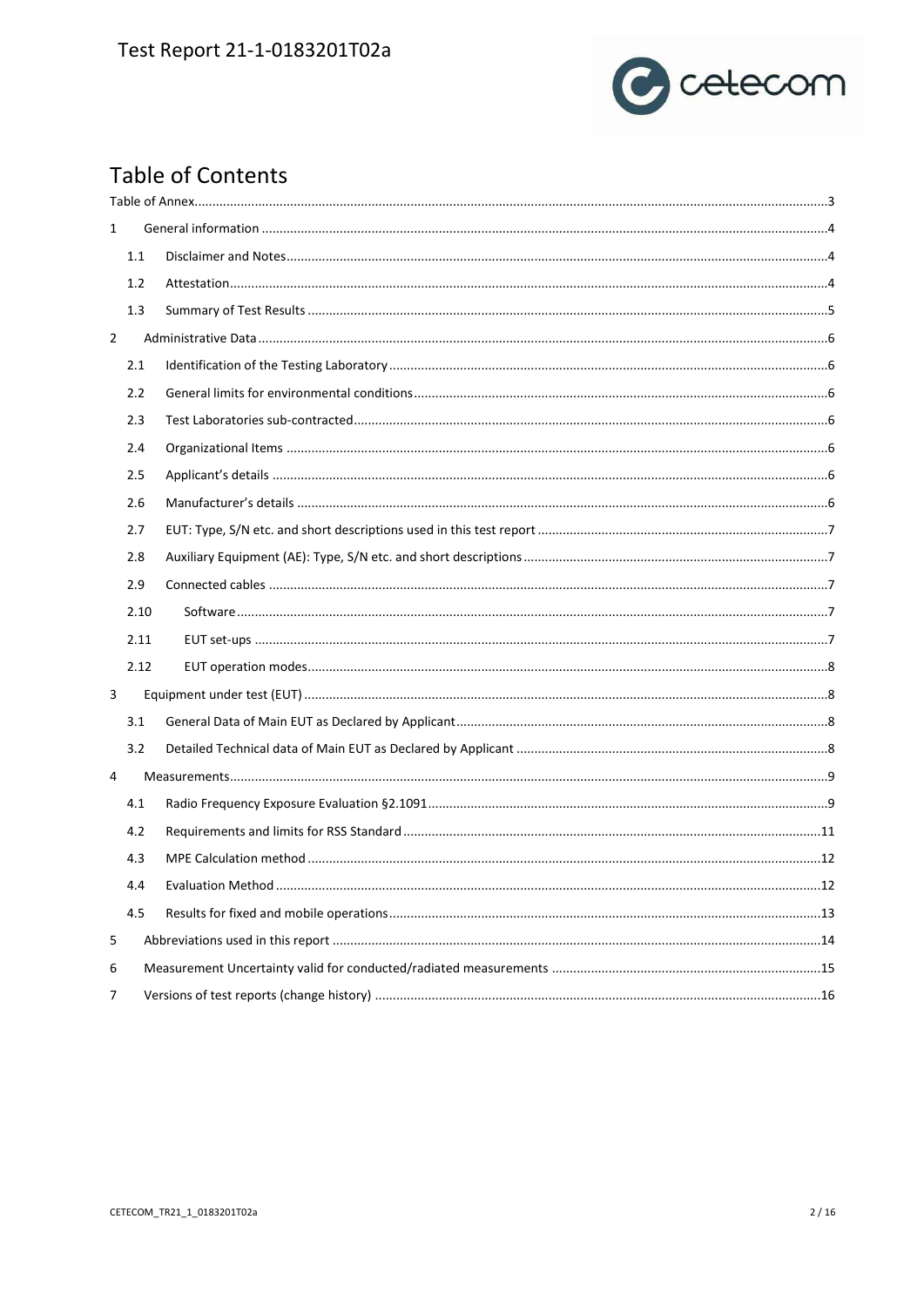

<span id="page-2-0"></span>

| <b>Table of Annex</b>                          |                                      |                                             |                    |  |  |  |
|------------------------------------------------|--------------------------------------|---------------------------------------------|--------------------|--|--|--|
| <b>Annex No.</b>                               | <b>Contents</b>                      | <b>Reference Description</b>                | <b>Total Pages</b> |  |  |  |
| Annex 1                                        | External photographs of EUT          | CETECOM_TR21_1_0183201T02a                  |                    |  |  |  |
| Annex <sub>2</sub>                             | Tune up and Antenna gain Information | <b>MPE Information Requirements EPI7684</b> |                    |  |  |  |
| The listed attachments are separate documents. |                                      |                                             |                    |  |  |  |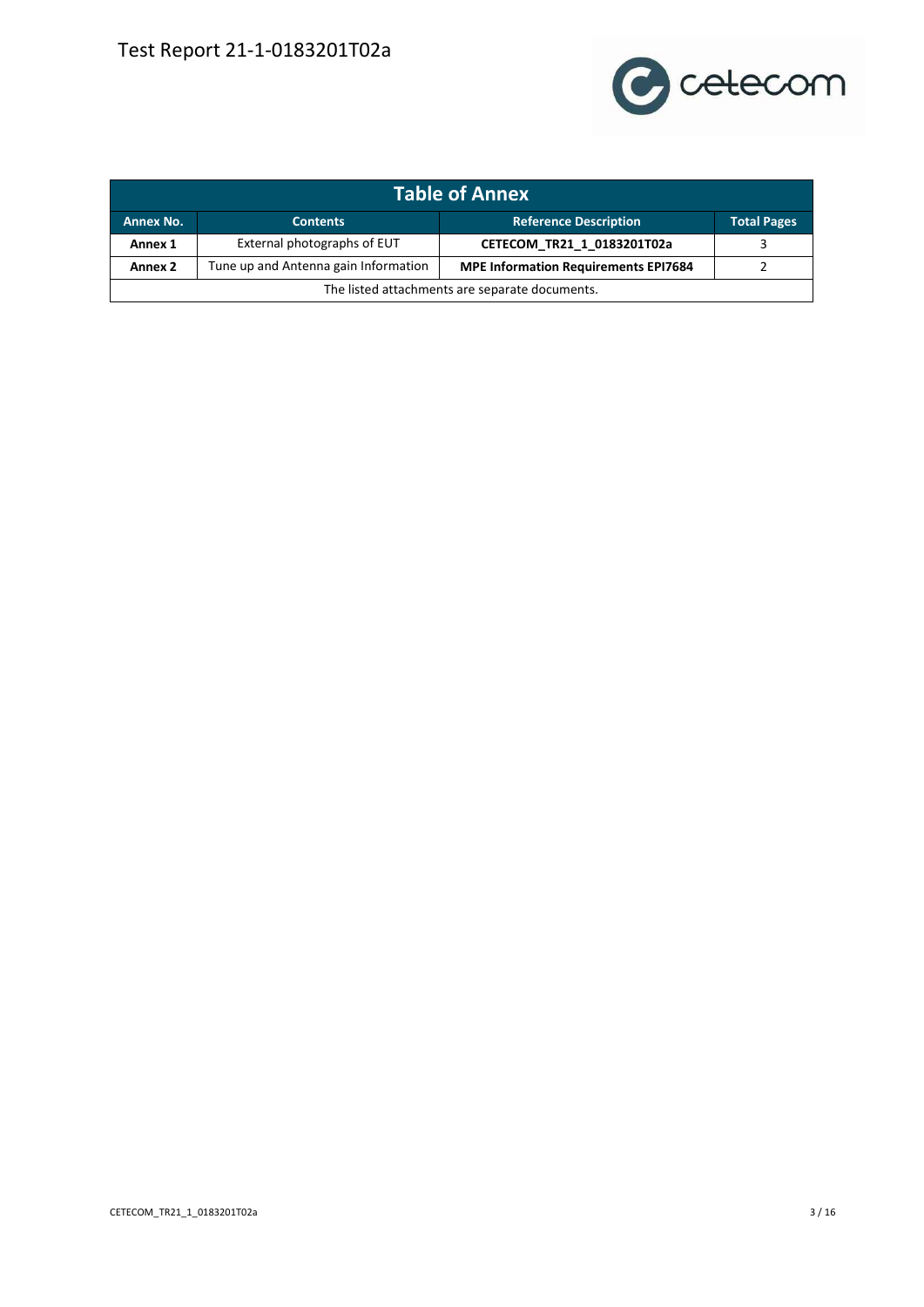

## <span id="page-3-0"></span>**1 General information**

#### <span id="page-3-1"></span>**1.1 Disclaimer and Notes**

The test results of this test report relate exclusively to the test item specified in this test report as specified in chapter 2.7. CETECOM does not assume responsibility for any conclusions and generalizations drawn from the test results with regard to other specimens or samples of the type of the equipment represented by the test item.

The test report may only be reproduced or published in full. Reproduction or publication of extracts from the report requires the prior written approval of CETECOM.

The testing service provided by CETECOM has been rendered under the current "General Terms and Conditions for CETECOM". CETECOM will not be liable for any loss or damage resulting from false, inaccurate, inappropriate or incomplete product information provided by the customer.

Under no circumstances does the CETECOM test report include any endorsement or warranty regarding the functionality, quality or performance of any other product or service provided.

Under no circumstances does the CETECOM test report include or imply any product or service warranties from CETECOM, including, without limitation, any implied warranties of merchantability, fitness for purpose, or non-infringement, all of which are expressly disclaimed by CETECOM.

All rights and remedies regarding vendor's products and services for which CETECOM has prepared this test report shall be provided by the party offering such products or services and not by CETECOM.

In no case this test report can be considered as a Letter of Approval.

This test report is electronically signed and valid without handwritten signature. For verification of the electronic signatures, the public keys can be requested at the testing laboratory.

The test report must always be reproduced in full; reproduction of an excerpt only is subject to written approval of the testing laboratory. The documentation of the testing performed on the tested devices is archived for 10 years at CETECOM.

Also we refer on special conditions which the applicant should fulfill according §2.927 to §2.948, special focus regarding modification of the equipment and availability of sample equipment for market surveillance tests.

## <span id="page-3-2"></span>**1.2 Attestation**

I declare that all measurements were performed by me or under my supervision and that all measurements have been performed and are correct to my best knowledge and belief to Industry Canada standards. All of the above requirements are met in accordance with enumerated standards.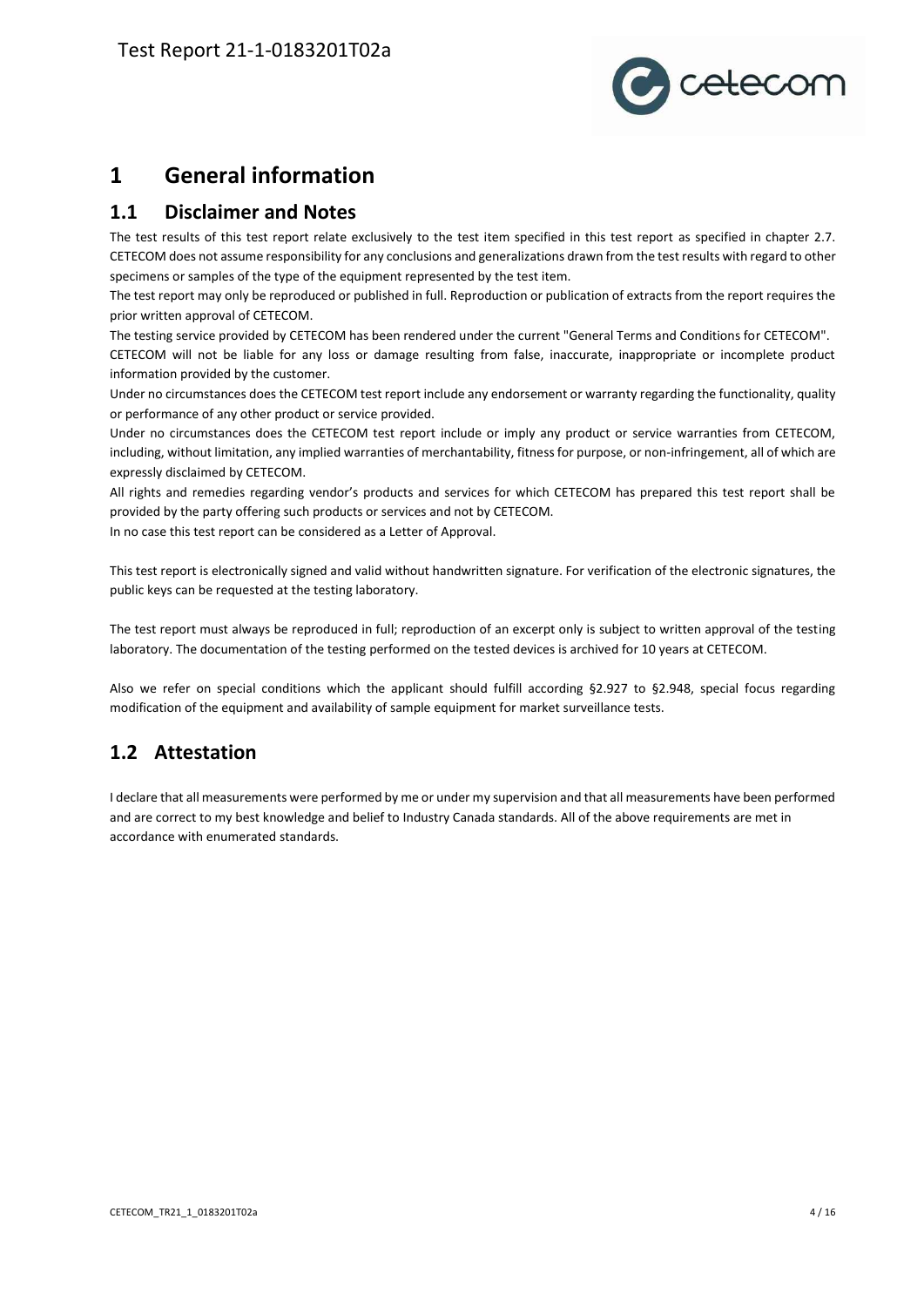

#### <span id="page-4-0"></span>**1.3 Summary of Test Results**

The test results apply exclusively to the test samples as presented in this Report. The CETECOM GmbH does not assume responsibility for any conclusions and generalizations taken in conjunction with other specimens or samples of the type of the item presented to tests.

The presented Equipment Under Test (in this report, hereinafter referred as EUT) integrates a BLE RF Transceiver. Other implemented wireless technologies were not considered within this test report.

Following tests have been performed to show compliance with applicable FCC Part 2.1091 and FCC Part 1.1310 of the FCC CFR 47 Rules and ICED RSS standards.

|                   |             |                                | RF-Exposure Evaluation (separation distance user to RF-radiating element greater 20cm) |          |                   |            |                 |               |
|-------------------|-------------|--------------------------------|----------------------------------------------------------------------------------------|----------|-------------------|------------|-----------------|---------------|
|                   |             | <b>References &amp; Limits</b> |                                                                                        |          |                   | <b>EUT</b> |                 |               |
| <b>Test cases</b> | <b>Port</b> | FCC                            | <b>Test Limit</b>                                                                      | RSS      | <b>Test Limit</b> | set-up     | EUT op.<br>mode | <b>Result</b> |
|                   |             | <b>Standard</b>                |                                                                                        | Standard |                   |            |                 |               |
|                   |             |                                | RF-Field                                                                               |          |                   |            |                 |               |
| Radio             |             |                                | Strength                                                                               |          |                   |            |                 |               |
| frequency         |             | §1.1310                        | Limits:                                                                                | RSS-102, | Chapter 4         |            |                 |               |
| radiation         | Cabinet     | <b>§2.1091</b>                 | FCC: "general                                                                          | Issue 5  | Table 4           |            | 1               | PASSED        |
| exposure          |             |                                | population/                                                                            |          |                   |            |                 |               |
| Requirements      |             |                                | uncontrolled"                                                                          |          |                   |            |                 |               |
|                   |             |                                | environment                                                                            |          |                   |            |                 |               |

**Remark:** Calculations based on Datasheet delivered by applicant

| PASSED | The EUT complies with the essential requirements in the standard.        |
|--------|--------------------------------------------------------------------------|
| FAILED | The EUT does not comply with the essential requirements in the standard. |
| NP.    | The test was not performed by the CETECOM Laboratory.                    |
| NT     | Not tested                                                               |
| N/A    | Not applicable                                                           |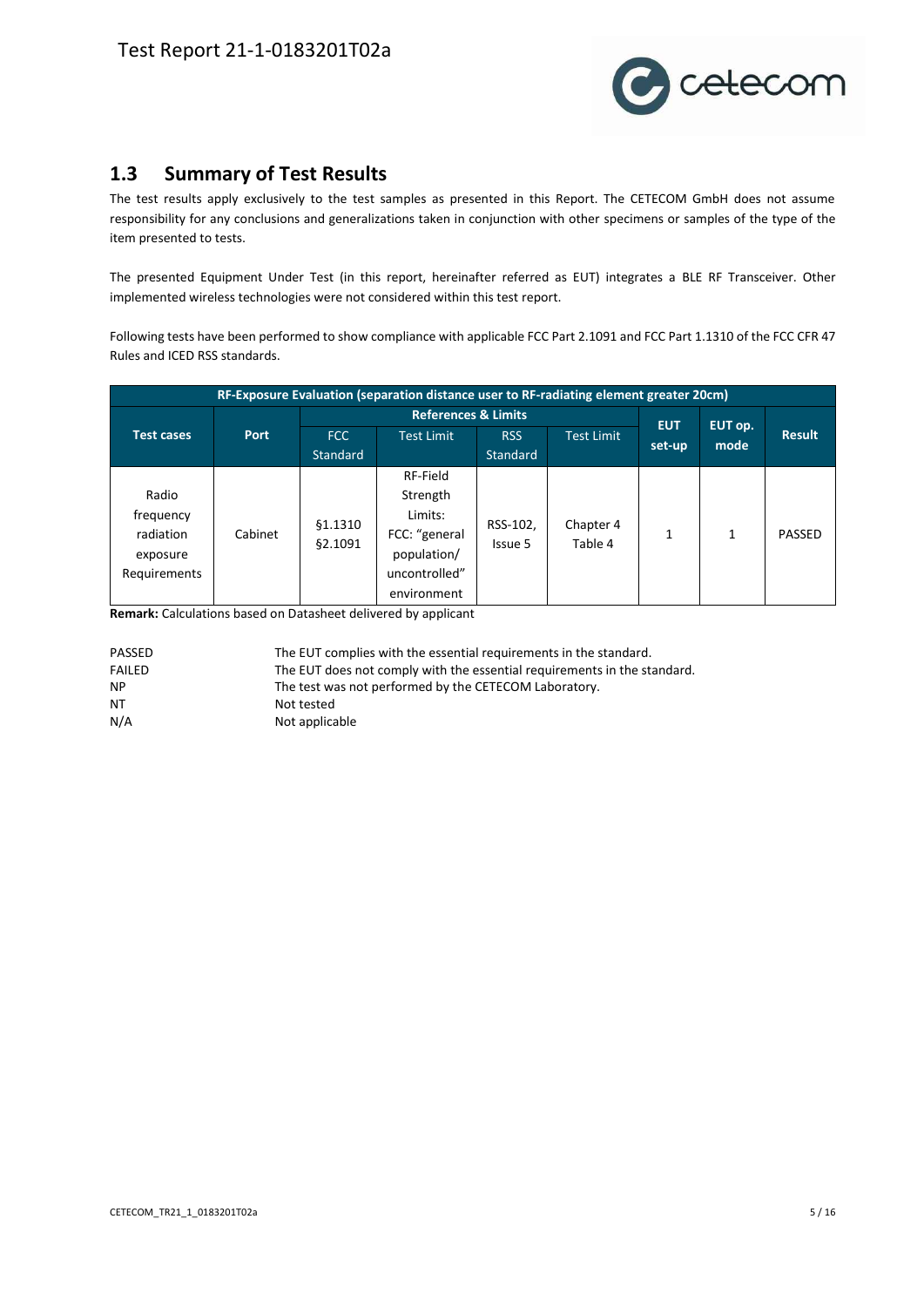

# <span id="page-5-0"></span>**2 Administrative Data**

#### <span id="page-5-1"></span>**2.1 Identification of the Testing Laboratory**

| Company name:                       | <b>CETECOM GmbH</b>                                   |
|-------------------------------------|-------------------------------------------------------|
| Address:                            | Im Teelbruch 116                                      |
|                                     | 45219 Essen - Kettwig                                 |
|                                     | Germany                                               |
|                                     |                                                       |
| Responsible for testing laboratory: | Ninovic Perez                                         |
| Accreditation scope:                | <b>DAkkS Webpage</b>                                  |
| Test location:                      | CETECOM GmbH; Im Teelbruch 116; 45219 Essen - Kettwig |

## <span id="page-5-2"></span>**2.2 General limits for environmental conditions**

| $\overline{\phantom{0}}$<br>Temperature: | $22 + 29$<br>ZZIZ<br>. .<br>$\sim$ |
|------------------------------------------|------------------------------------|
| .<br>Relative.<br>humidity:              | $+15%$                             |

#### <span id="page-5-3"></span>**2.3 Test Laboratories sub-contracted**

Company name:

#### <span id="page-5-4"></span>**2.4 Organizational Items**

| Responsible test manager: | Dipl.-Ing. Ninovic Perez |
|---------------------------|--------------------------|
| Receipt of EUT:           | 2022-Mar-21              |
| Date(s) of test:          | --                       |
| Version of template:      | 21.1                     |

#### <span id="page-5-5"></span>**2.5 Applicant's details**

| Applicant's name:              | Miele & Cie. KG             |
|--------------------------------|-----------------------------|
| Address:                       | Carl-Miele-Platz 1          |
|                                | 59302 Oelde-Lette           |
|                                | Germany                     |
| <b>Contact Person:</b>         | Andreas Fabrizius           |
| <b>Contact Person's Email:</b> | andreas.fabrizius@miele.com |
| Applicant's name:              | Miele & Cie. KG             |

## <span id="page-5-6"></span>**2.6 Manufacturer's details**

| Manufacturer's name: | Miele & Cie. KG    |
|----------------------|--------------------|
| Address:             | Carl-Miele-Str. 29 |
|                      | 33332 Gütersloh    |
|                      | Deutschland        |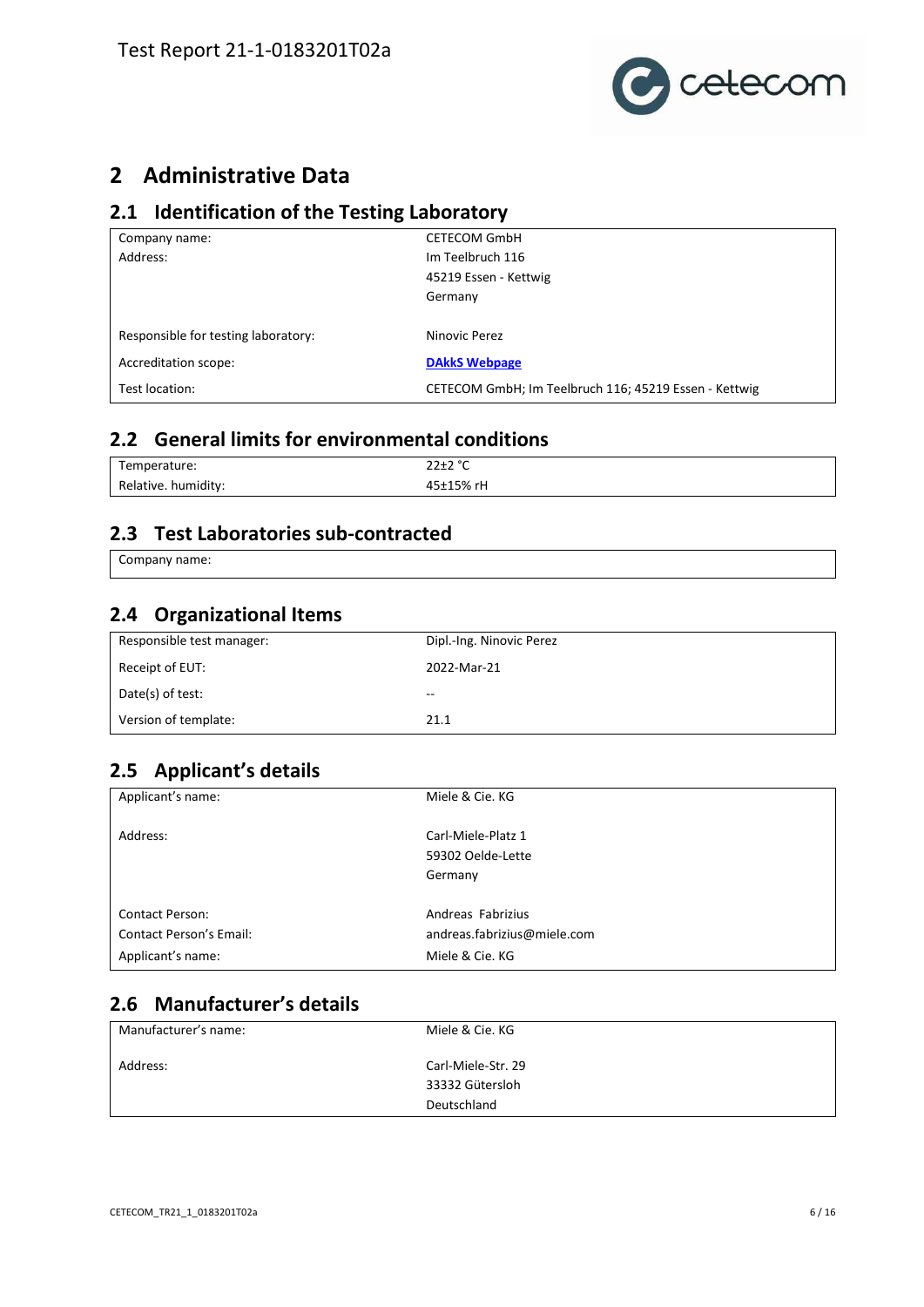

## <span id="page-6-0"></span>**2.7 EUT: Type, S/N etc. and short descriptions used in this test report**

| Short<br>descrip<br>tion*) | <b>PMT Sample</b><br>No. | Product    | Model   | <b>Type</b> | S/N | <b>HW</b><br>status | SW<br>status |
|----------------------------|--------------------------|------------|---------|-------------|-----|---------------------|--------------|
|                            | 21-1-01832S02 C01        | Wireless   | EPI7684 |             | N/A | 12187550            | 5349         |
| EUT <sub>01</sub>          |                          | Food Probe |         |             |     |                     |              |
|                            |                          | System     |         |             |     |                     |              |

\*) EUT short description is used to simplify the identification of the EUT in this test report.

## <span id="page-6-1"></span>**2.8 Auxiliary Equipment (AE): Type, S/N etc. and short descriptions**

| Short<br>descrip<br>tion*) | <b>PMT Sample</b><br>No. | <b>Auxiliary Equipment</b> | <b>Type</b>  | S/N   | <b>HW</b><br>status | <b>SW</b><br>status |
|----------------------------|--------------------------|----------------------------|--------------|-------|---------------------|---------------------|
| <b>AE 01</b>               | 21-1-01832S07<br>CO1     | Antenna                    | Loop Antenna | $- -$ | 11231520            | $- -$               |

\*) AE short description is used to simplify the identification of the auxiliary equipment in this test report.

#### <span id="page-6-2"></span>**2.9 Connected cables**

| Short   | <b>PMT Sample</b> |            |            |        |
|---------|-------------------|------------|------------|--------|
| descrip | No.               | Cable type | Connectors | Length |
| tion*)  |                   |            |            |        |

\*) CAB short description is used to simplify the identification of the connected cables in this test report.

#### <span id="page-6-3"></span>**2.10 Software**

| Short<br>descrip<br>tion*) | <b>PMT Sample</b><br>No. | Software | <b>Type</b> | S/N | HW.<br>status | SW<br>status |
|----------------------------|--------------------------|----------|-------------|-----|---------------|--------------|
|                            |                          |          |             |     |               |              |

\*) SW short description is used to simplify the identification of the used software in this test report.

#### <span id="page-6-4"></span>**2.11 EUT set-ups**

| set-up      | Combination of EUT and AE | <b>Description</b>               |  |  |  |  |
|-------------|---------------------------|----------------------------------|--|--|--|--|
| $n$ no. $*$ |                           |                                  |  |  |  |  |
| SET 01      | $EUT 01 + AE 01$          | Used for theoretical calculation |  |  |  |  |

\*) EUT set-up no. is used to simplify the identification of the EUT set-up in this test report.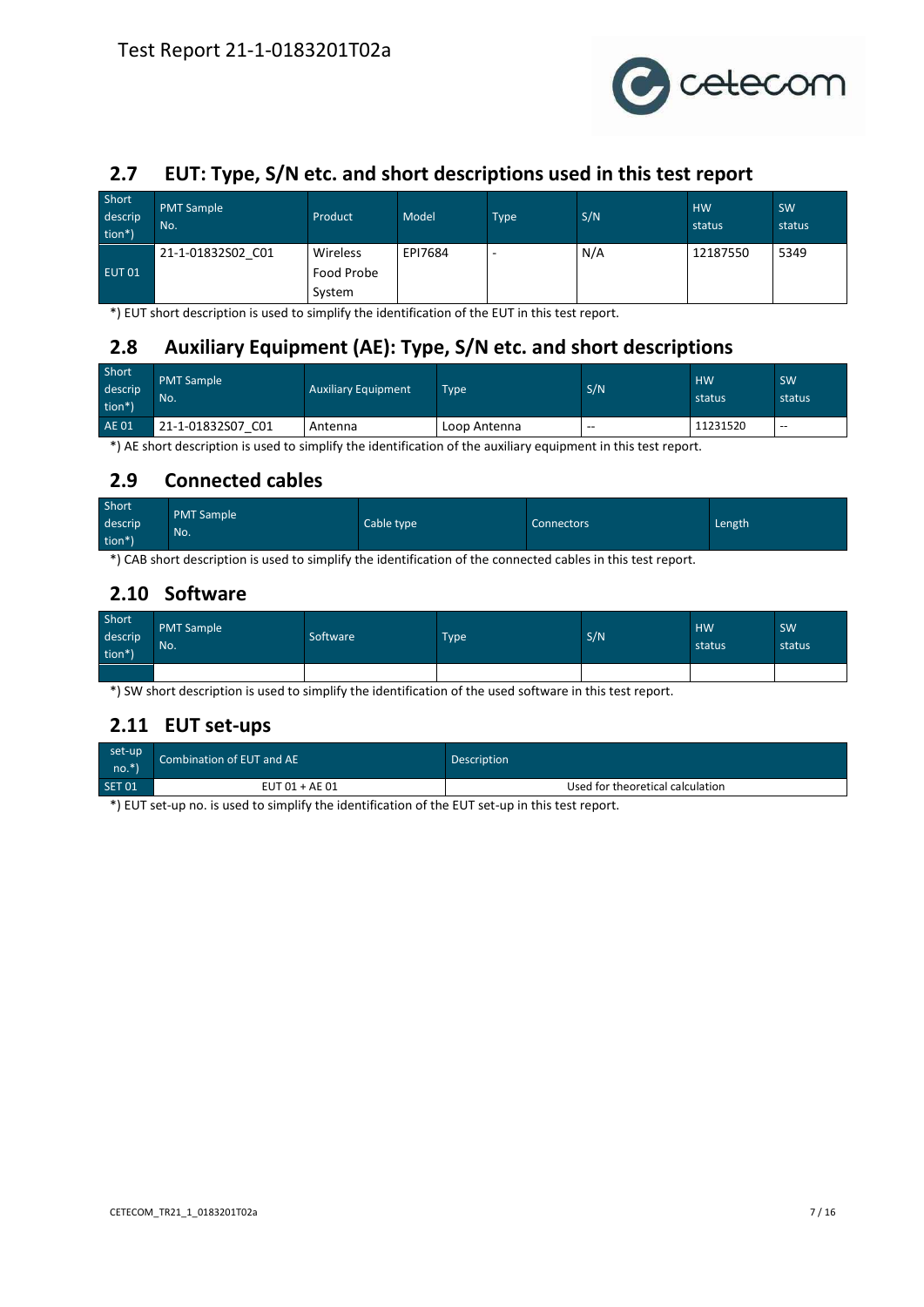

## <span id="page-7-0"></span>**2.12 EUT operation modes**

| EUT operating<br>mode $no.*$ ) | Operating modes                  | Additional information       |  |  |  |  |  |
|--------------------------------|----------------------------------|------------------------------|--|--|--|--|--|
| op. 1                          | Customer specific<br>$2.4GHz$ TX | only theoretical calculation |  |  |  |  |  |

\*) EUT operating mode no. is used to simplify the test report.

# <span id="page-7-1"></span>**3 Equipment under test (EUT)**

## <span id="page-7-2"></span>**3.1 General Data of Main EUT as Declared by Applicant**

| <b>Product</b>                                                           | EPI7684                     |  |  |  |  |
|--------------------------------------------------------------------------|-----------------------------|--|--|--|--|
| <b>Model</b>                                                             | Wireless Food Probe System  |  |  |  |  |
| <b>Type</b>                                                              | $- -$                       |  |  |  |  |
| Radio access technology                                                  | Customer specific 2.4GHz TX |  |  |  |  |
| For further details refer Applicants Declaration and technical documents |                             |  |  |  |  |

#### <span id="page-7-3"></span>**3.2 Detailed Technical data of Main EUT as Declared by Applicant**

| <b>Frequency Band</b>                                                    | Customer specific 2.4GHz<br>2401.620 MHz to 2481.280 MHz |  |  |  |  |  |  |
|--------------------------------------------------------------------------|----------------------------------------------------------|--|--|--|--|--|--|
| <b>Antenna Type(s)</b>                                                   | External antenna                                         |  |  |  |  |  |  |
| <b>Antenna Gain(s)</b>                                                   | Please refer to Annex 2                                  |  |  |  |  |  |  |
| <b>FCC label attached</b>                                                | No                                                       |  |  |  |  |  |  |
| For further details refer Applicants Declaration and technical documents |                                                          |  |  |  |  |  |  |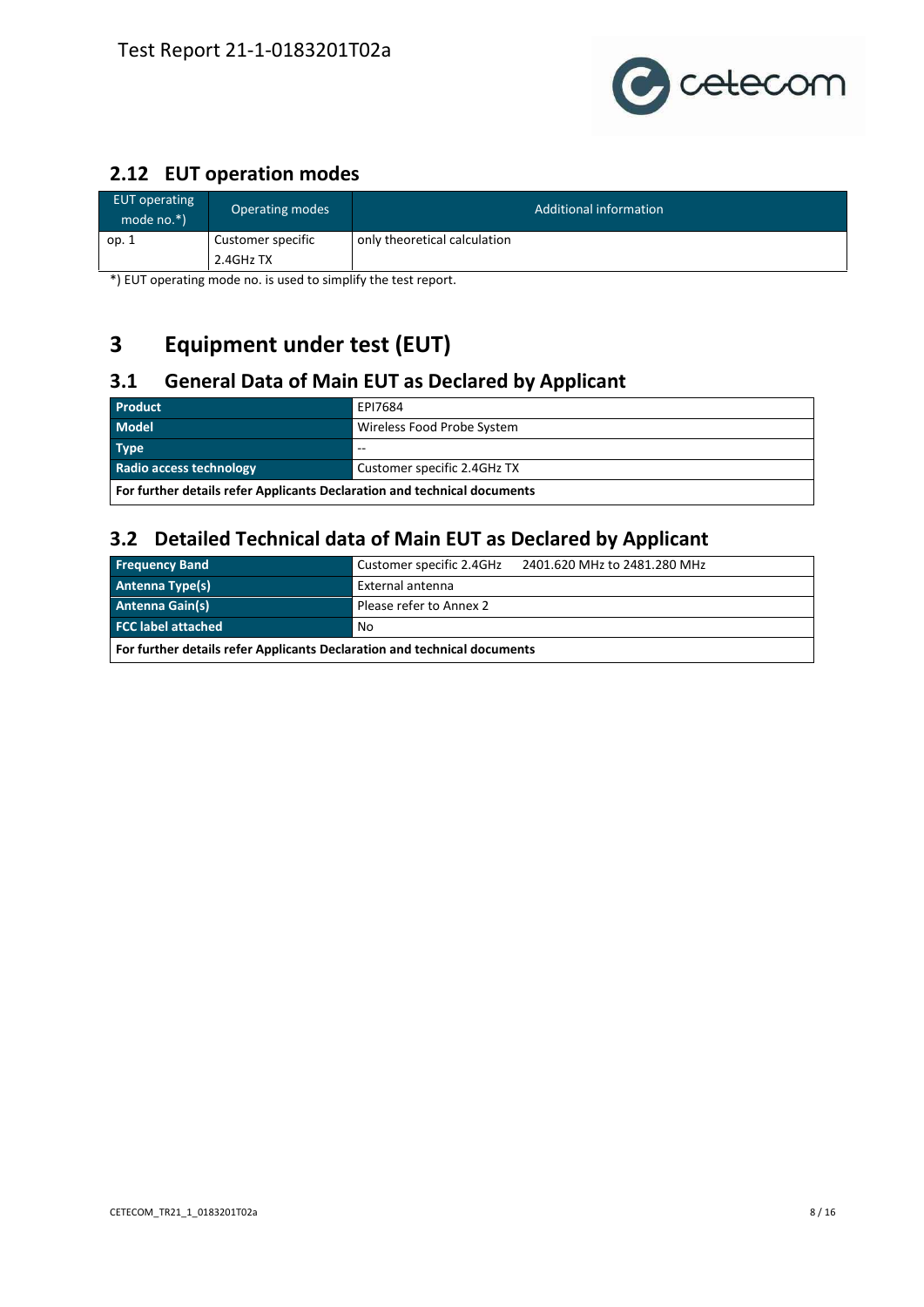

## <span id="page-8-0"></span>**4 Measurements**

#### <span id="page-8-1"></span>**4.1 Radio Frequency Exposure Evaluation §2.1091**

#### **4.1.1 Test location and equipment (for reference numbers please see chapter 'List of test equipment')**

| <b>Test location</b> | See Chapter 2.1                                                                           |
|----------------------|-------------------------------------------------------------------------------------------|
| <b>Equipment</b>     | For Evaluation instruments are not needed. Results are determined by calculation based on |
|                      | applicants delivered Tune-Up procedure.                                                   |

#### **4.1.2 Requirements**

|              | The criteria used for the evaluation of human exposure to radio frequency radiation is table 1      |
|--------------|-----------------------------------------------------------------------------------------------------|
|              | according FCC §1.1310 and table chapter 4.2 of RSS-102 standard and it is subject for evaluation of |
| FCC: §1.1310 | the RF exposure prior to equipment authorization.                                                   |
|              | As the mobile equipment is authorized under Part 22 (Subpart H) and Part 24 of the FCC Rules, it is |
|              | subject for evaluation of the RF exposure prior to equipment authorization.                         |
|              | Further information on evaluating compliance with these limits can be found in the FCC's OST/OET    |
|              | Bulletin Number 65, "Evaluating Compliance with FCC-Specified Guidelines for Human Exposure to      |
|              | Radiofrequency Radiation."                                                                          |
| FCC § 2.1091 | For purposes of these requirements mobile devices are defined by the FCC as transmitters designed   |
|              | to be used in other than fixed locations and to generally be used in such a way that a separation   |
|              | distance of at least 20 centimeters is normally maintained between radiating structures and the     |
|              | body of the user or nearby persons. These devices are normally evaluated for exposure potential     |
|              | with relation to the MPE limits given in Table 1 of Appendix A.                                     |

#### **4.1.2.1 Valid for FCC**

| Table 1: LIMITS FOR MAXIMUM PERMISSIBLE EXPOSURE (MPE) |                          |                                                           |                               |                |  |  |  |  |  |  |
|--------------------------------------------------------|--------------------------|-----------------------------------------------------------|-------------------------------|----------------|--|--|--|--|--|--|
| Frequency range                                        | Electric field strength  | Magnetic field strength                                   | Power density                 | Averaging time |  |  |  |  |  |  |
| [MHz]                                                  | [V/m]                    | [A/m]                                                     | $\left[\text{mW/cm}^2\right]$ | [minutes]      |  |  |  |  |  |  |
| $30 - 300$                                             | 61.4                     | 0.163                                                     | 1.0                           | 6              |  |  |  |  |  |  |
| $300 - 1500$                                           |                          |                                                           | f/300                         | 6              |  |  |  |  |  |  |
| $1500 - 100.000$                                       |                          |                                                           | 5                             | 6              |  |  |  |  |  |  |
|                                                        |                          | (B) Limits for General Population / Uncontrolled Exposure |                               |                |  |  |  |  |  |  |
| $0.3 - 1.34$                                           | 614                      | 1.63                                                      | $*(100)$                      | 30             |  |  |  |  |  |  |
| $1.34 - 30$                                            | 824/f                    | 2.19/f                                                    | $*(180/f^2)$                  | 30             |  |  |  |  |  |  |
| $30 - 300$                                             | 27.5                     | 0.073                                                     | 0.2                           | 30             |  |  |  |  |  |  |
| $300 - 1500$                                           | $\overline{\phantom{0}}$ |                                                           | f/1500                        | 30             |  |  |  |  |  |  |
| $1500 - 100.0$                                         |                          |                                                           | 1.0                           | 30             |  |  |  |  |  |  |

f= frequency in MHz

\*Plane-wave equivalent power density

NOTE1: Occupational/controlled limits apply in situations in which persons are exposed as a consequence of their employment provided those persons are fully aware of the potential for exposure and can exercise control over their exposure. Limits for occupational/controlled exposure also apply in situations when an individual is transient through a location where occupational/controlled limits apply provided he or she is made aware of the potential for exposure. These limits apply to amateur station licensees and members of their immediate household as discussed in the text.

NOTE2: General population/uncontrolled exposures apply in situations in which the general public may be exposed, or in which persons that are exposed as a consequence of their employment may not be fully aware of the potential for exposure or cannot exercise control over their exposure. As discussed in the text, these limits apply to neighbors living near amateur radio stations.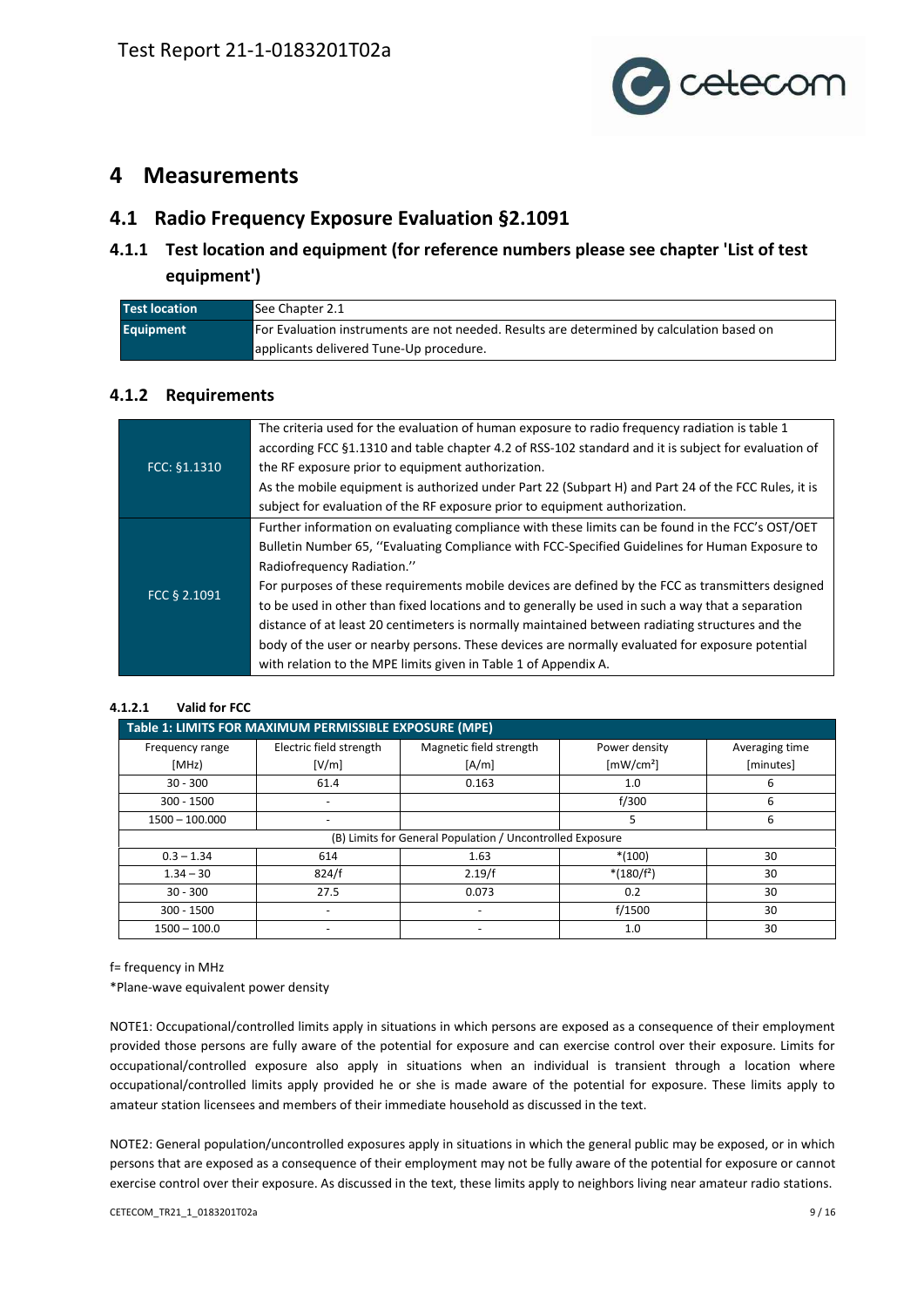

#### **4.1.3 General Limits:**

| FCC: §1.1307          | Cellular Radiotelephone Service (subpart H of part 22)<br>Non-building-mounted antennas: height above ground level to lowest point of antenna < 10 m and<br>total power of all channels > 1000 W ERP (1640 W EIRP)                                          |
|-----------------------|-------------------------------------------------------------------------------------------------------------------------------------------------------------------------------------------------------------------------------------------------------------|
| FCC §1.1307           | Personal Communications Services (part 24)<br>Broadband PCS (subpart E): non-building-mounted antennas: height above ground level to lowest<br>point of antenna < 10 m and total power of all channels > 2000 W ERP (3280 W EIRP)                           |
| FCC §1.1310           | LIMITS FOR MAXIMUM PERMISSIBLE EXPOSURE (MPE)<br>Table 1(B) Limits for General Population/Uncontrolled Exposure<br>300-1500 MHz: f/1500 mW/cm <sup>2</sup><br>1500-100.000 MHz: 1.0 mW/cm <sup>2</sup>                                                      |
| FCC §2.1091           | Subject to routine evaluation is required when the device operate at frequencies of 1.5 GHz or<br>below and their effective radiated power (ERP) is 1.5 watts or more, or if they operate at<br>frequencies above 1.5 GHz and their ERP is 3 watts or more. |
| FCC §24.232           | (a) Base stations are limited to 1640 watts peak equivalent isotropically radiated power (e.i.r.p.)<br>with an antenna height up to 300 meters HAAT.<br>b) Mobile/portable stations are limited to 2 watts e.i.r.p. peak power,                             |
| FCC §22.913           | (a) Maximum ERP. The effective radiated power (ERP) of base transmitters and cellular repeaters<br>must not exceed 500 Watts. The ERP of mobile transmitters and auxiliary test transmitters must<br>not exceed 7 Watts.                                    |
| FCC §27.50<br>(C)(10) | (10) Portable stations (hand-held devices) are limited to 3 watts ERP; and                                                                                                                                                                                  |
| FCC §27.50(d)         | (4) Fixed, mobile, and portable (hand-held) stations operating in the 1710-1755 MHz band are<br>limited to 1 watt EIRP.                                                                                                                                     |
| <b>KDBs</b>           | No. 447498 D01 v06                                                                                                                                                                                                                                          |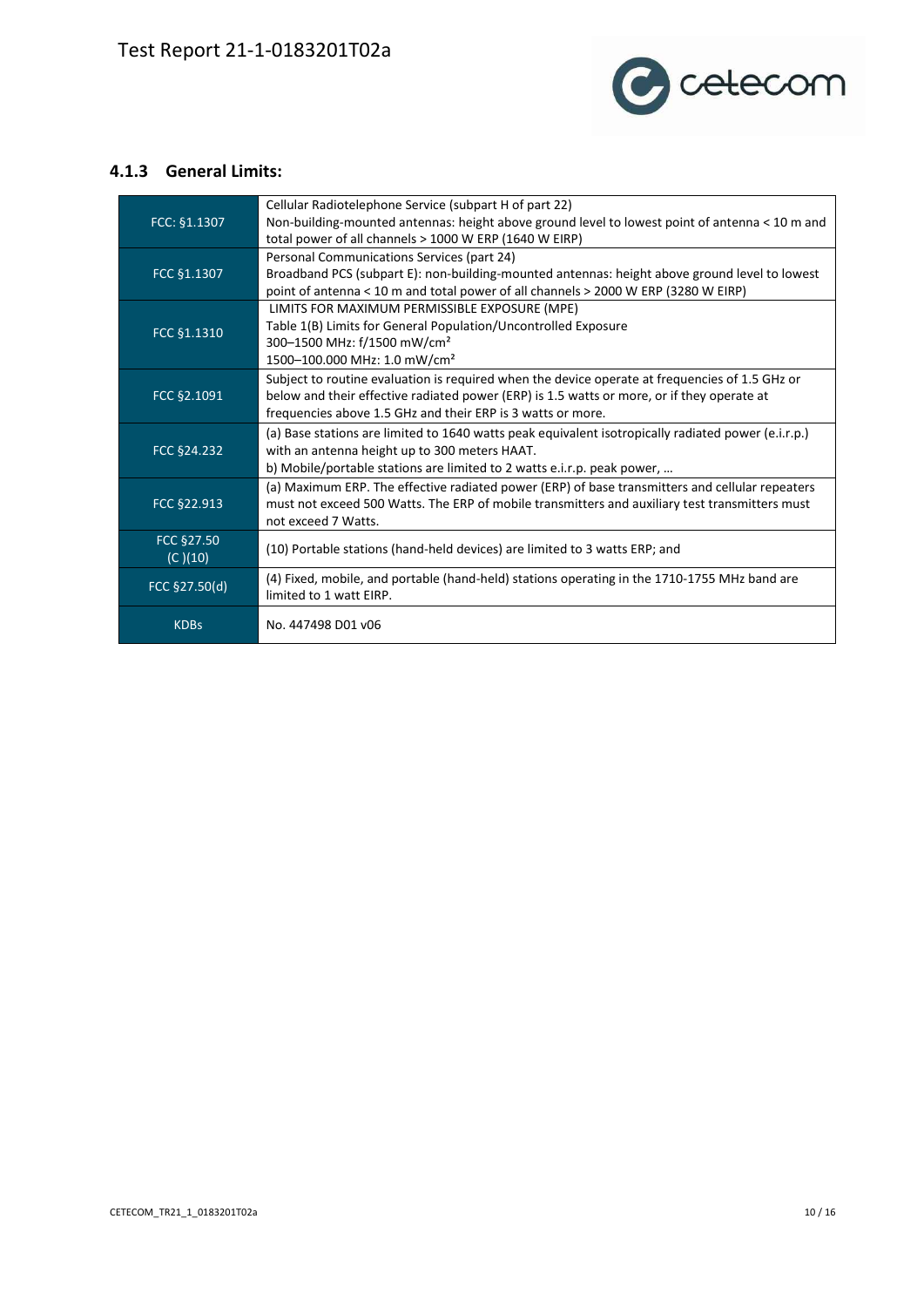

# **4.2 Requirements and limits for RSS Standard**

<span id="page-10-0"></span>

|                  | 2.5 Exemption Limits for Routine Evaluation                                                                                                                                                                                                                                                                                                                                                                                                                                                                                                                                                                                                                                                                                                                                                              |  |  |  |  |  |  |
|------------------|----------------------------------------------------------------------------------------------------------------------------------------------------------------------------------------------------------------------------------------------------------------------------------------------------------------------------------------------------------------------------------------------------------------------------------------------------------------------------------------------------------------------------------------------------------------------------------------------------------------------------------------------------------------------------------------------------------------------------------------------------------------------------------------------------------|--|--|--|--|--|--|
|                  | All transmitters are exempt from routine SAR and RF exposure evaluations provided that they<br>comply with the requirements of sections 2.5.1 or 2.5.2. If the equipment under test (EUT) meets<br>the requirements of sections 2.5.1 or 2.5.2, applicants are only required to submit a properly<br>signed declaration of compliance (see Annex C). The information contained in the RF exposure<br>technical brief may be limited to the value(s) of the maximum output power, the information<br>that demonstrates how the maximum output power of the transmitter was derived and the<br>rationale for the separation distances applied (see Table 1), which must be based on the most<br>conservative exposure condition for the applicable module or host platform test procedure<br>requirements. |  |  |  |  |  |  |
|                  | 2.5.2 Exemption Limits for Routine Evaluation - RF Exposure Evaluation                                                                                                                                                                                                                                                                                                                                                                                                                                                                                                                                                                                                                                                                                                                                   |  |  |  |  |  |  |
|                  | RF exposure evaluation is required if the separation distance between the user and/or bystander<br>and the device's radiating element is greater than 20 cm, except when the device operates as<br>follows:                                                                                                                                                                                                                                                                                                                                                                                                                                                                                                                                                                                              |  |  |  |  |  |  |
|                  | below 20 MHz and the source-based, time-averaged maximum e.i.r.p. of the device is<br>equal to or less than 1 W (adjusted for tune-up tolerance);                                                                                                                                                                                                                                                                                                                                                                                                                                                                                                                                                                                                                                                        |  |  |  |  |  |  |
|                  | at or above 20 MHz and below 48 MHz and the source-based, time-averaged maximum<br>٠<br>e.i.r.p. of the device is equal to or less than 4.49/f <sup>0.5</sup> W (adjusted for tune-up tolerance),<br>where f is in MHz;                                                                                                                                                                                                                                                                                                                                                                                                                                                                                                                                                                                  |  |  |  |  |  |  |
| RSS-102, Issue 5 | at or above 48 MHz and below 300 MHz and the source-based, time-averaged<br>$\bullet$<br>maximum e.i.r.p. of the device is equal to or less than 0.6 W (adjusted for tune-up<br>tolerance);                                                                                                                                                                                                                                                                                                                                                                                                                                                                                                                                                                                                              |  |  |  |  |  |  |
|                  | at or above 300 MHz and below 6 GHz and the source-based, time-averaged<br>$\bullet$<br>maximum e.i.r.p. of the device is equal to or less than 1.31 x 10 <sup>-2</sup> $f^{0.6834}$ W (adjusted<br>for tune-up tolerance), where f is in MHz;                                                                                                                                                                                                                                                                                                                                                                                                                                                                                                                                                           |  |  |  |  |  |  |
|                  | at or above 6 GHz and the source-based, time-averaged maximum e.i.r.p. of the device<br>$\bullet$<br>is equal to or less than 5 W (adjusted for tune-up tolerance).                                                                                                                                                                                                                                                                                                                                                                                                                                                                                                                                                                                                                                      |  |  |  |  |  |  |
|                  | In these cases, the information contained in the RF exposure technical brief may be limited to<br>information that demonstrates how the e.i.r.p. was derived.                                                                                                                                                                                                                                                                                                                                                                                                                                                                                                                                                                                                                                            |  |  |  |  |  |  |
|                  | 2.6 User Manual Requirements                                                                                                                                                                                                                                                                                                                                                                                                                                                                                                                                                                                                                                                                                                                                                                             |  |  |  |  |  |  |
|                  | The applicant is responsible for providing proper instructions to the user of the radio device, and<br>any usage restrictions, including limits of exposure durations. The user manual shall provide<br>installation and operation instructions, as well as any special usage conditions (e.g. proper<br>accessory required, including the proper orientation of the device in the accessory, maximum<br>antenna gain in the case of detachable antenna), in order to ensure compliance with SAR and/or<br>RF field strength limits. For instance, compliance distance shall be clearly stated in the user<br>manual.                                                                                                                                                                                    |  |  |  |  |  |  |
|                  | The user manual of devices intended for controlled use shall also include information relating to<br>the operating characteristics of the device; the operating instructions to ensure compliance with<br>SAR and/or RF field strength limits; information on the installation and operation of accessories<br>to ensure compliance with SAR and/or RF field strength limits; and contact information where<br>the user can obtain Canadian information on RF exposure and compliance. Other related<br>information may also be included.                                                                                                                                                                                                                                                                |  |  |  |  |  |  |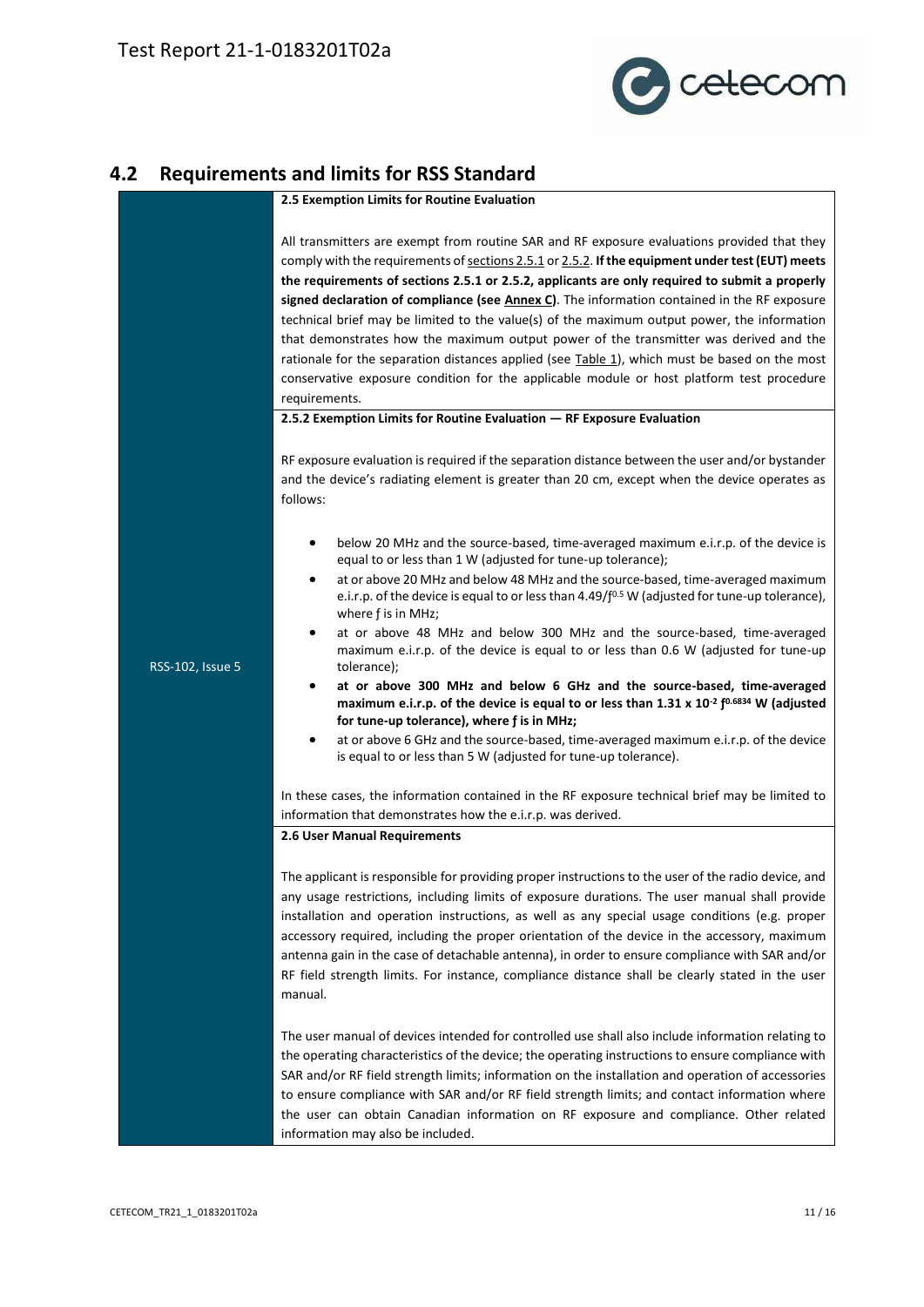

## <span id="page-11-0"></span>**4.3 MPE Calculation method**

Predication of MPE limit at a given distance Equation from page 18 of OET Bulletin 65, Edition 97-01

$$
S = \frac{EIRP}{4\pi R^2} = \frac{P * G}{4\pi R^2}
$$

$$
G_{\text{NUMERIC}} = \frac{S * 4\pi R^2}{P}
$$

Where: S= power density

- P= power input to antenna
- G= power gain of the antenna in the direction of interest relative to an isotropic radiator
- R= distance to the center of radiation of the antenna

#### <span id="page-11-1"></span>**4.4 Evaluation Method**

Please find in the following tables **the calculations based on applicants information**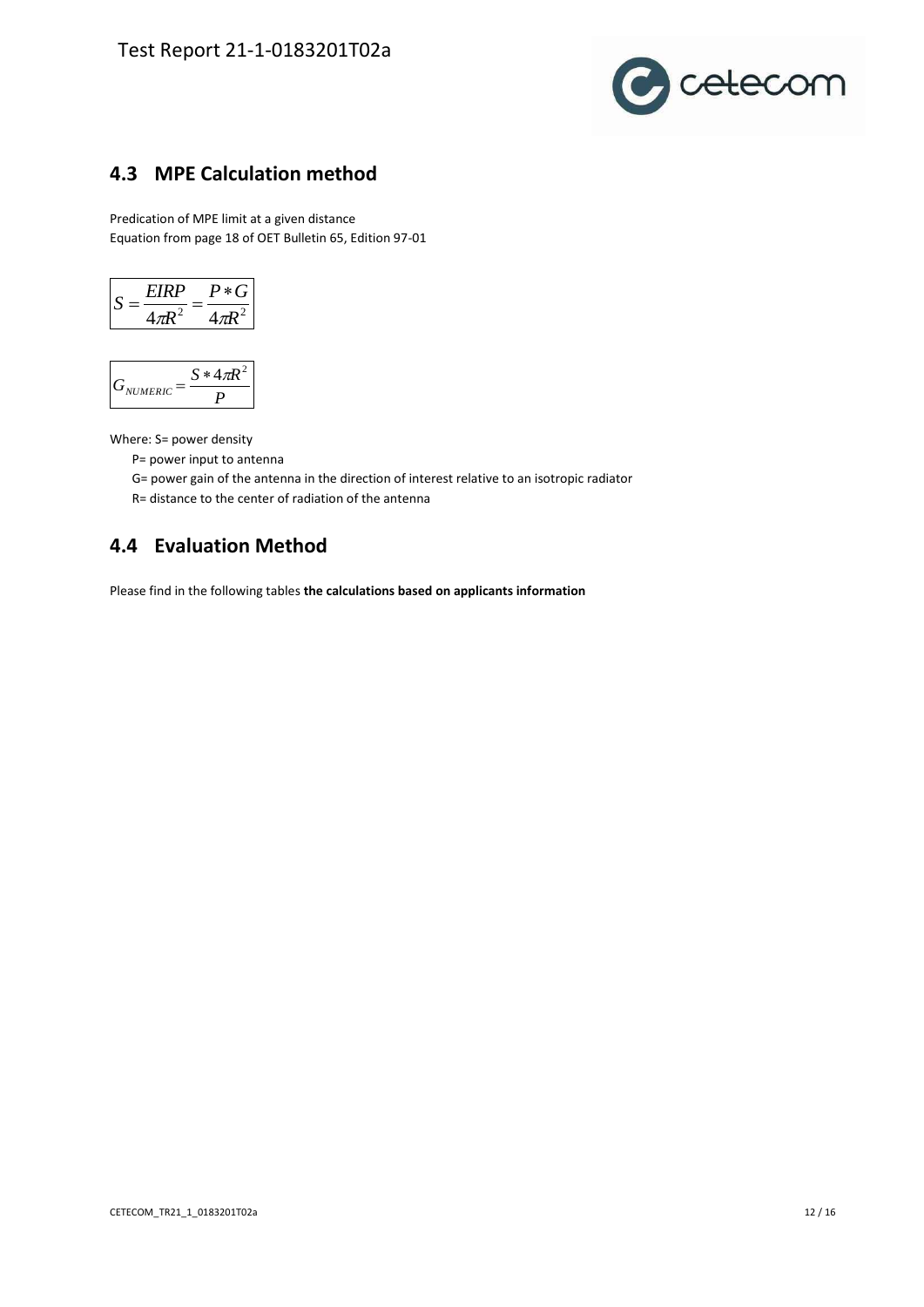

#### <span id="page-12-0"></span>**4.5 Results for fixed and mobile operations**

#### **4.5.1 Results for FCC Standard**

#### **4.5.1.1 Results for customer specific 2.4GHz TX**

| Operation Mode Frequency on  | channel                       | <b>Declared</b><br>maximum conducted<br>output power | Max. positive<br>tolerance<br>according<br>manfacturer | Antenna Gain | <b>Declared</b><br>maximum ERP<br>(Measured+<br>Tune-up)<br>(dBm) | Duty cycle | Declared<br><b>Maximum</b><br><b>EIRP</b> | <b>Equivalent EIRP</b><br>(maximum EIRP x<br>duty cycle) | <b>MPE Limit</b><br>accord.<br>Table 1 | <b>MPE-Value</b>      | <b>Margin to</b><br>Limit: | <b>Fraction for</b><br>Co-Location<br>calculations | Max.<br>Fraction-<br>Value<br>within<br>Frequency- |
|------------------------------|-------------------------------|------------------------------------------------------|--------------------------------------------------------|--------------|-------------------------------------------------------------------|------------|-------------------------------------------|----------------------------------------------------------|----------------------------------------|-----------------------|----------------------------|----------------------------------------------------|----------------------------------------------------|
|                              | (MHz)                         | (dBm)                                                | (dB)                                                   | (dBi)        |                                                                   | (%)        | (W)                                       | (mW)                                                     | $(mW/cm^2)$                            | (mW/cm <sup>2</sup> ) |                            |                                                    | <b>Band</b>                                        |
| customer-                    | 2401.62                       | 19.0                                                 | 0.8                                                    | $-7.0$       | 12.8                                                              |            | 0.0191                                    | 19.1                                                     | 1.0000                                 | 0.0038                | 0.9962                     | 0.003791                                           |                                                    |
| specific                     | 2441.38                       | 19.0                                                 | 0.8                                                    | $-7.0$       | 12.8                                                              | 100%       | 0.0191                                    | 19.1                                                     | 1.0000                                 | 0.0038                | 0.9962                     | 0.003791                                           | 0.0037908                                          |
| 2.4GHz TX                    | 2481.28                       | 2.2                                                  | 1.0                                                    | $-7.0$       | $-3.8$                                                            |            | 0.0004                                    | 0.4                                                      | 1.0000                                 | 0.0001                | 0.9999                     | 0.000083                                           |                                                    |
|                              |                               |                                                      |                                                        |              |                                                                   |            |                                           |                                                          |                                        |                       |                            |                                                    |                                                    |
|                              | Maximum calculated MPE value: |                                                      |                                                        |              |                                                                   |            |                                           |                                                          |                                        |                       |                            |                                                    |                                                    |
| <b>Lowest MPE-</b><br>Limit: | 1.0000                        | [mW/cm^2]                                            |                                                        |              |                                                                   |            |                                           |                                                          |                                        |                       |                            |                                                    |                                                    |
| <b>Highest MPE</b><br>value: | 0.0038                        | [mW/cm^2]                                            |                                                        |              |                                                                   |            |                                           |                                                          |                                        |                       |                            |                                                    |                                                    |
| Lowest Margin<br>to limit:   | 0.9962                        | [mW/cm^2]                                            |                                                        |              |                                                                   |            |                                           |                                                          |                                        |                       |                            |                                                    |                                                    |

The measurement results comply with the FCC Limit per 47 CFR 2.1091 for the uncontrolled RF Exposure of mobile device.

#### **4.5.2 Results for RSS Standard**

#### **4.5.2.1 Results for customer specific 2.4GHz TX**

| Operation Mode Frequency | on channel<br>(MHz) | <b>Declared</b><br>maximum<br>conducted<br>output<br>power<br>(dBm) | Max. positive<br>tolerance<br>according<br>manfacturer's<br>tune-up info<br>(dB) | <b>Declared</b><br>Antenna<br>Gain<br>(dBi) | Calculated<br>maximum EIRP<br>(Measured+<br>Tune-up)<br>(dBm) | Duty-Cycle<br>$(*)$ | Calculated<br><b>Maximum</b><br><b>EIRP</b><br>(W) | <b>Equivalent EIRP</b><br>x duty cycle)<br>(W) | <b>MPELimit</b><br>(maximum EIRP accord, Table 4<br>$(W/m^2)$ | <b>MPE-Value</b><br>(W/m ^2) | <b>Margin to Limit:</b><br>$(W/m^2)$ | Fraction for<br>Co-location<br>calculations | Maximum<br>Fraction<br>Value<br>within<br>Frequency<br>band |
|--------------------------|---------------------|---------------------------------------------------------------------|----------------------------------------------------------------------------------|---------------------------------------------|---------------------------------------------------------------|---------------------|----------------------------------------------------|------------------------------------------------|---------------------------------------------------------------|------------------------------|--------------------------------------|---------------------------------------------|-------------------------------------------------------------|
|                          |                     |                                                                     |                                                                                  |                                             |                                                               |                     |                                                    |                                                |                                                               |                              |                                      |                                             |                                                             |
| customer-                | 2401.62             | 19.0                                                                | 0.8                                                                              | $-7.0$                                      | 12.80                                                         | 100%                | 0.0191                                             | 0.019                                          | 5.3502                                                        | 0.0379                       | 5.3123                               | 0.00709                                     |                                                             |
| specific                 | 2441.38             | 19.0                                                                | 0.8                                                                              | $-7.0$                                      | 12.80                                                         | 100%                | 0.0191                                             | 0.019                                          | 5.4106                                                        | 0.0379                       | 5.3727                               | 0.00701                                     | 0.00709                                                     |
| 2.4GHz TX                | 2481.28             | 2.2                                                                 | 1.0                                                                              | $-7.0$                                      | $-3.80$                                                       | 100%                | 0.0004                                             | 0.000                                          | 5.4709                                                        | 0.0008                       | 5.4700                               | 0.00015                                     |                                                             |

| <b>Maximum calculated MPE value:</b> |             |                 |  |  |  |  |  |
|--------------------------------------|-------------|-----------------|--|--|--|--|--|
|                                      | 2.4GHz Band |                 |  |  |  |  |  |
| <b>Lowest MPE-</b><br>Limit:         | 5.0000      | [W/m ^2]        |  |  |  |  |  |
| <b>Highest MPE</b><br>value:         | 5.0000      | <b>IW/m ^21</b> |  |  |  |  |  |
| Lowest margin<br>to limit            | 5.3123      | <b>IW/m ^21</b> |  |  |  |  |  |

The measurement results comply with the ISED Limit per RSS-102, Issue 5 for the uncontrolled RF Exposure of mobile device.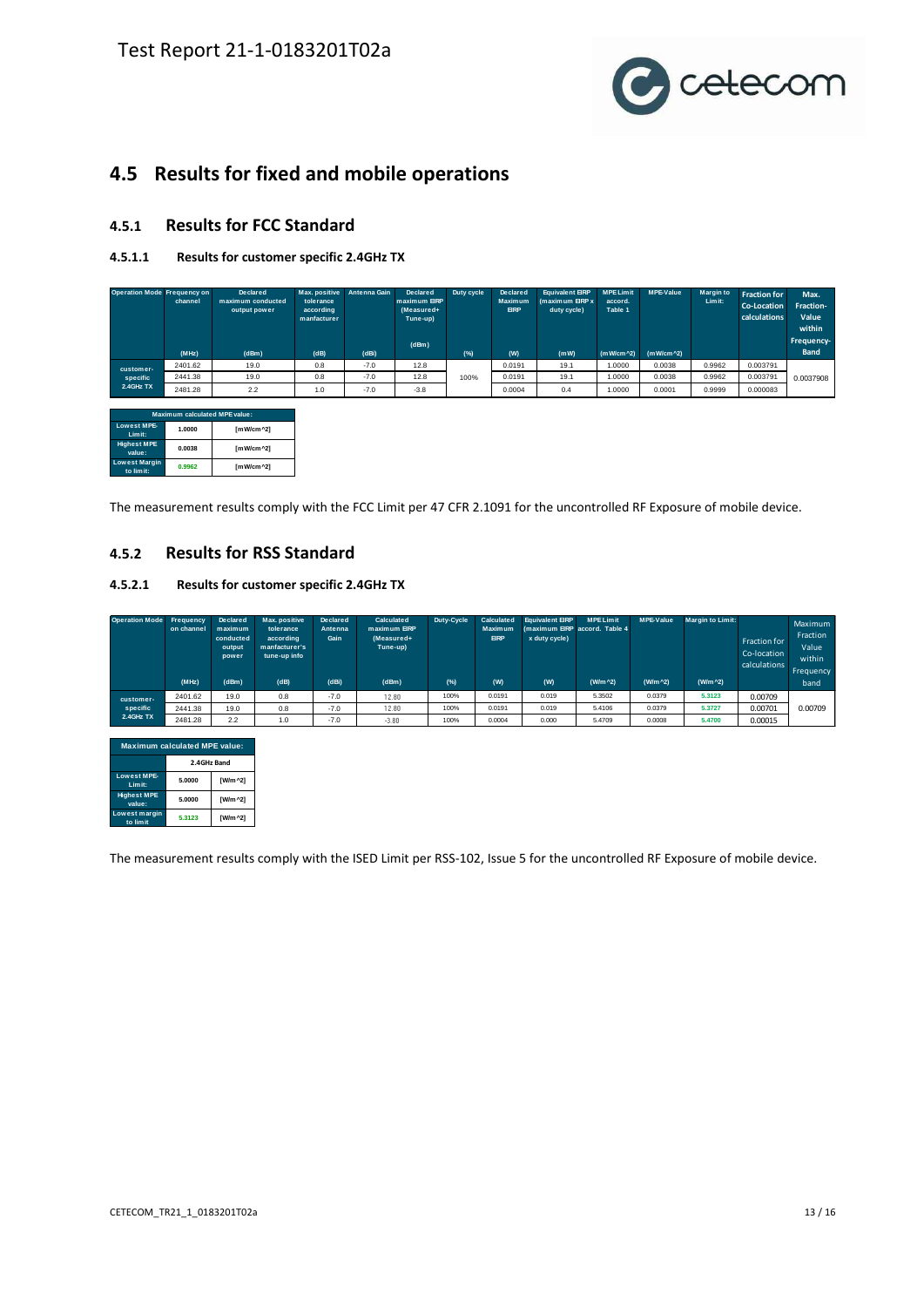

# <span id="page-13-0"></span>**5 Abbreviations used in this report**

| The abbreviations |                                                                                   |
|-------------------|-----------------------------------------------------------------------------------|
| ANSI              | American National Standards Institute                                             |
| AV, AVG, CAV      | Average detector                                                                  |
| <b>EIRP</b>       | Equivalent isotropically radiated power, determined within a separate measurement |
| <b>EGPRS</b>      | <b>Enhanced General Packet Radio Service</b>                                      |
| <b>ERP</b>        | Effective radiated power                                                          |
| <b>EUT</b>        | <b>Equipment Under Test</b>                                                       |
| <b>FCC</b>        | Federal Communications Commission, USA                                            |
| <b>ISED</b>       | Innovation, Science and Economic Development Canada                               |
| IC                | <b>Industry Canada</b>                                                            |
| n.a.              | not applicable                                                                    |
| Op-Mode           | Operating mode of the equipment                                                   |
| PK                | Peak                                                                              |
| <b>RBW</b>        | resolution bandwidth                                                              |
| RF                | Radio frequency                                                                   |
| <b>RSS</b>        | Radio Standards Specification, Documents from Industry Canada                     |
| Rx                | Receiver                                                                          |
| <b>TCH</b>        | <b>Traffic channel</b>                                                            |
| Tx                | Transmitter                                                                       |
| QP                | Quasi peak detector                                                               |
| <b>VBW</b>        | Video bandwidth                                                                   |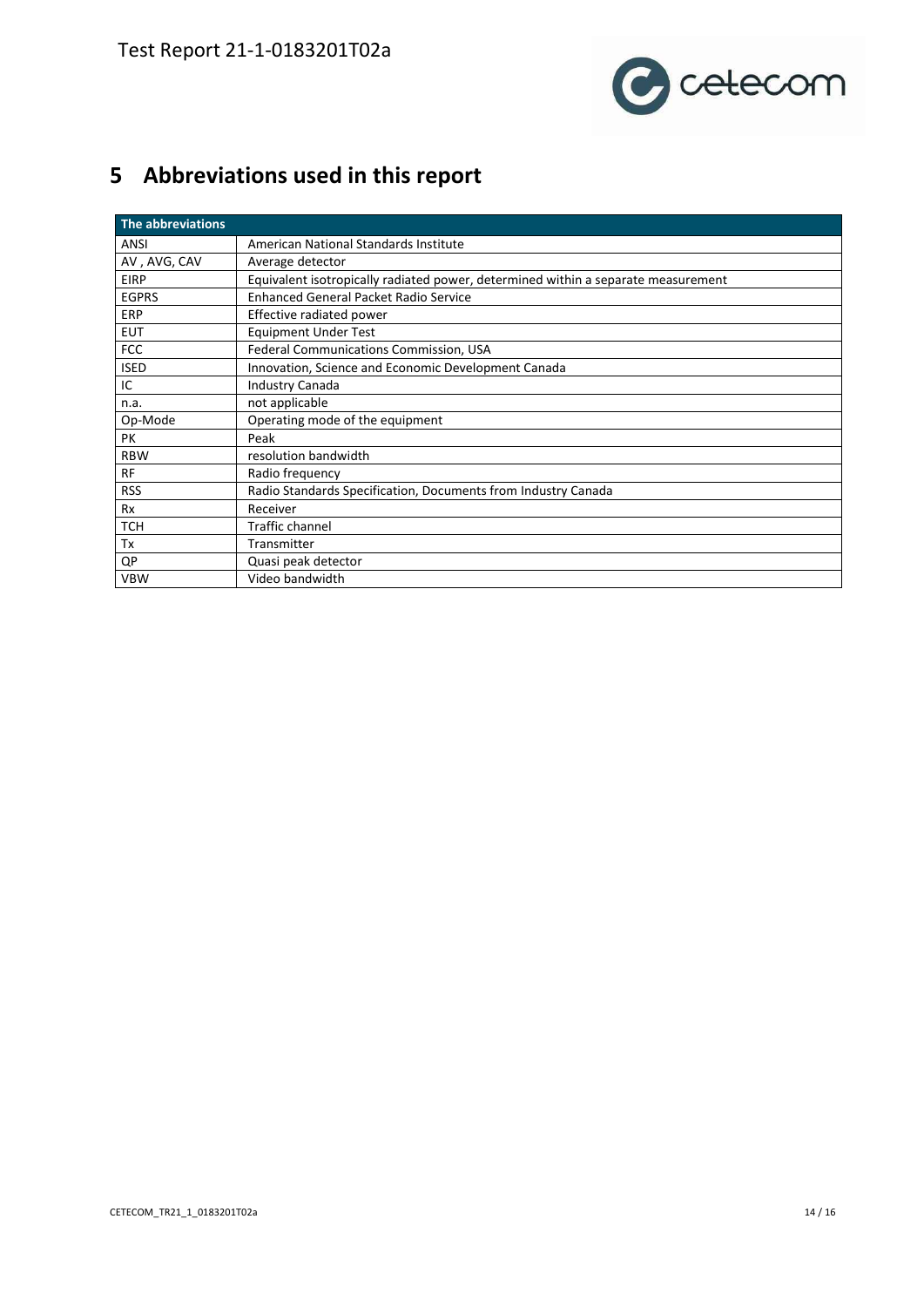

# <span id="page-14-0"></span>**6 Measurement Uncertainty valid for conducted/radiated measurements**

The reported uncertainties are calculated based on the standard uncertainty multiplied with the appropriate coverage factor **k**, such that a confidence level of approximately 95% is achieved. For uncertainty determination, each component used in the concrete measurement set-up was taken in account and it contribution to the overall uncertainty according its statistical distribution calculated.

| RF-Measurement                       | Reference                | Frequency range                     | Calculated uncertainty based on a<br>confidence level of 95% |                           |                 |      |                |                          | <b>Remarks</b>            |  |
|--------------------------------------|--------------------------|-------------------------------------|--------------------------------------------------------------|---------------------------|-----------------|------|----------------|--------------------------|---------------------------|--|
| Conducted emissions<br>$(U_{CISPR})$ |                          | 9 kHz - 150 kHz<br>150 kHz - 30 MHz | 4.0dB<br>3.6dB                                               |                           |                 |      |                |                          |                           |  |
| Power Output radiated                | 30 MHz - 4 GHz           | 3.17 dB                             |                                                              |                           |                 |      |                | Substitution<br>method   |                           |  |
|                                      |                          | Set-up No.                          | Cel-<br>C1                                                   | Cel-<br>C <sub>2</sub>    | BT <sub>1</sub> | W1   | W <sub>2</sub> | --                       |                           |  |
| Power Output conducted               |                          | 9 kHz - 12.75 GHz                   | N/A                                                          | 0.60                      | 0.7             | 0.25 | N/A            | $\overline{a}$           |                           |  |
|                                      |                          | 12.75 GHz - 26.5 GHz                | N/A                                                          | 0.82                      | --              | N/A  | N/A            | $-$                      |                           |  |
| Conducted emissions                  |                          | 9 kHz - 2.8 GHz                     | 0.70                                                         | N/A                       | 0.70            | N/A  | 0.69           | $\sim$                   | $N/A$ - not<br>applicable |  |
| on RF-port                           |                          | 2.8 GHz - 12.75 GHz                 | 1.48                                                         | N/A                       | 1.51            | N/A  | 1.43           | Ξ.                       |                           |  |
|                                      |                          | 12.75 GHz - 18 GHz                  | 1.81                                                         | N/A                       | 1.83            | N/A  | 1.77           | $\overline{\phantom{a}}$ |                           |  |
|                                      |                          | 18 GHz - 26.5 GHz                   | 1.83                                                         | N/A                       | 1.85            | N/A  | 1.79           | $\overline{a}$           |                           |  |
|                                      |                          |                                     |                                                              | 0.1272 ppm (Delta Marker) | Frequency       |      |                |                          |                           |  |
| Occupied bandwidth                   | ÷,                       | 9 kHz - 4 GHz                       |                                                              |                           | error           |      |                |                          |                           |  |
|                                      |                          |                                     | 1.0dB                                                        |                           | Power           |      |                |                          |                           |  |
|                                      |                          |                                     |                                                              | 0.1272 ppm (Delta Marker) | Frequency       |      |                |                          |                           |  |
| <b>Emission bandwidth</b>            |                          | 9 kHz - 4 GHz                       |                                                              |                           | error           |      |                |                          |                           |  |
|                                      | ٠                        |                                     |                                                              | See above: 0.70 dB        | Power           |      |                |                          |                           |  |
| Frequency stability                  | $\overline{\phantom{a}}$ | 9 kHz - 20 GHz                      | 0.0636 ppm                                                   |                           |                 |      |                |                          |                           |  |
|                                      |                          | 150 kHz - 30 MHz                    | 5.01dB                                                       |                           |                 |      |                | Magnetic                 |                           |  |
| Radiated emissions                   |                          |                                     |                                                              |                           |                 |      | field strength |                          |                           |  |
| Enclosure                            |                          | 30 MHz - 1 GHz                      | 5.83dB                                                       |                           |                 |      | Electrical     |                          |                           |  |
|                                      |                          | 1 GHz - 18 GHz                      | 4.91 dB                                                      |                           |                 |      |                | Field                    |                           |  |
|                                      |                          | 18-26.5 GHz                         | 5.06 dB                                                      |                           |                 |      |                |                          | strength                  |  |